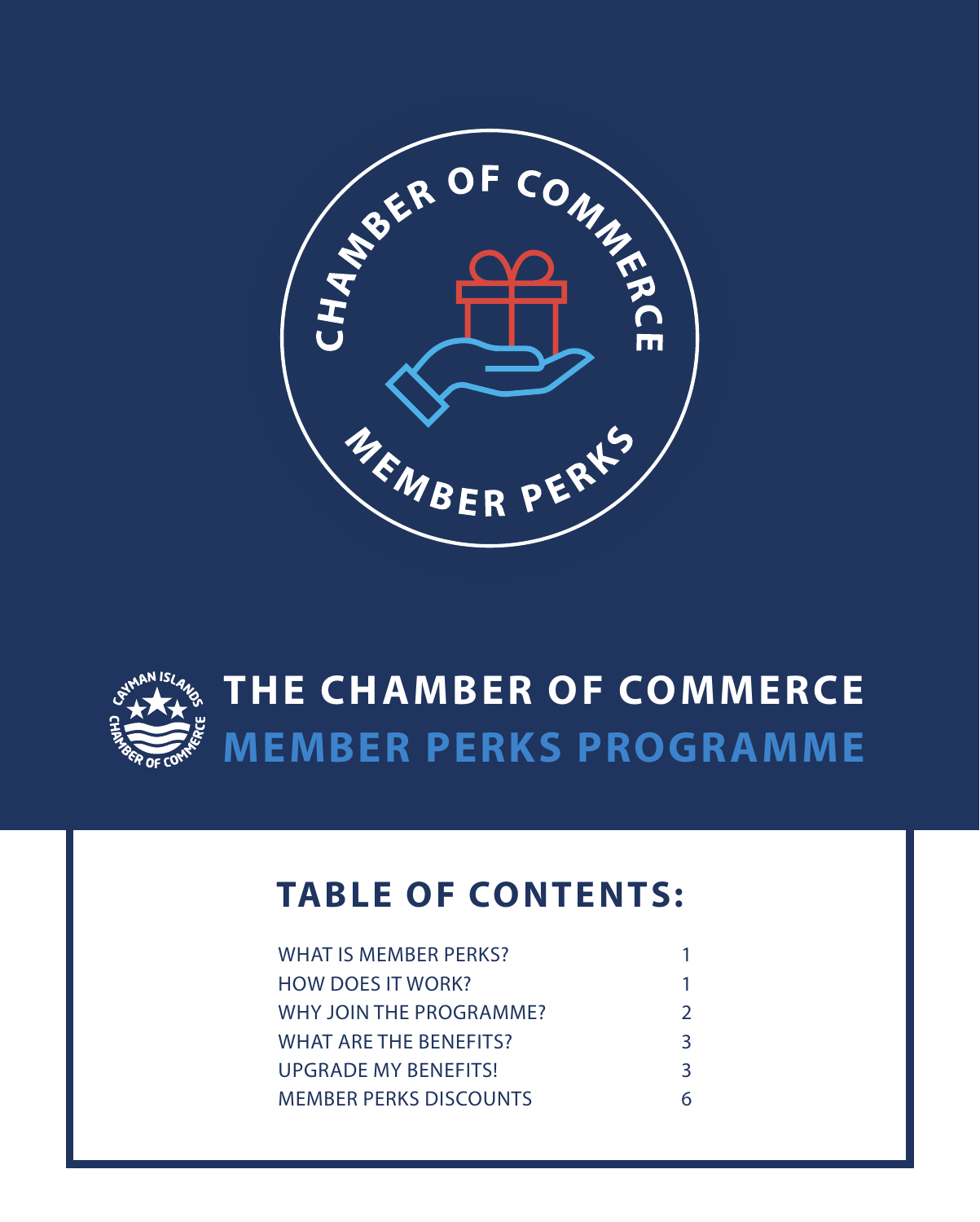## **WHAT IS MEMBER PERKS?**



**HOW DOES IT WORK?**

### **FOR YOUR COMPANY**

Participation in the Member Perks Programme allows access to a range of benefits such as brand exposure, promotional and marketing opportunities, and the use of Chamber's platforms and resources. Members that agree to offer business to consumer specials or discounts will receive a door decal to alert customers that the Member Perks card is accepted.

### **FOR YOUR STAFF**

Not only is the programme beneficial to your business, but also to your staff. The Chamber provides Member Perks cards for all your staff members\*, allowing them to take advantage of offers and discounts, adding to the employment perks at your company. Card holders have access to a wide range of discounts, offers, and exclusive deals from participating businesses.

*\*The number of cards distributed for your company is based on the size of your business as indicated in your Chamber membership renewal.*

*For more information on the packages, or to sign up for a Member Perks upgrade, please contact us at: memberperks@caymanchamber.ky*

**Formerly known as** *The Chamber Discount Programme, Member Perks*  **has been enhanced to include a more diverse range of benefits for members.** 

**Not only does it encourage members to support local businesses, but it now also provides promotional opportunities and brand exposure across various media platforms.**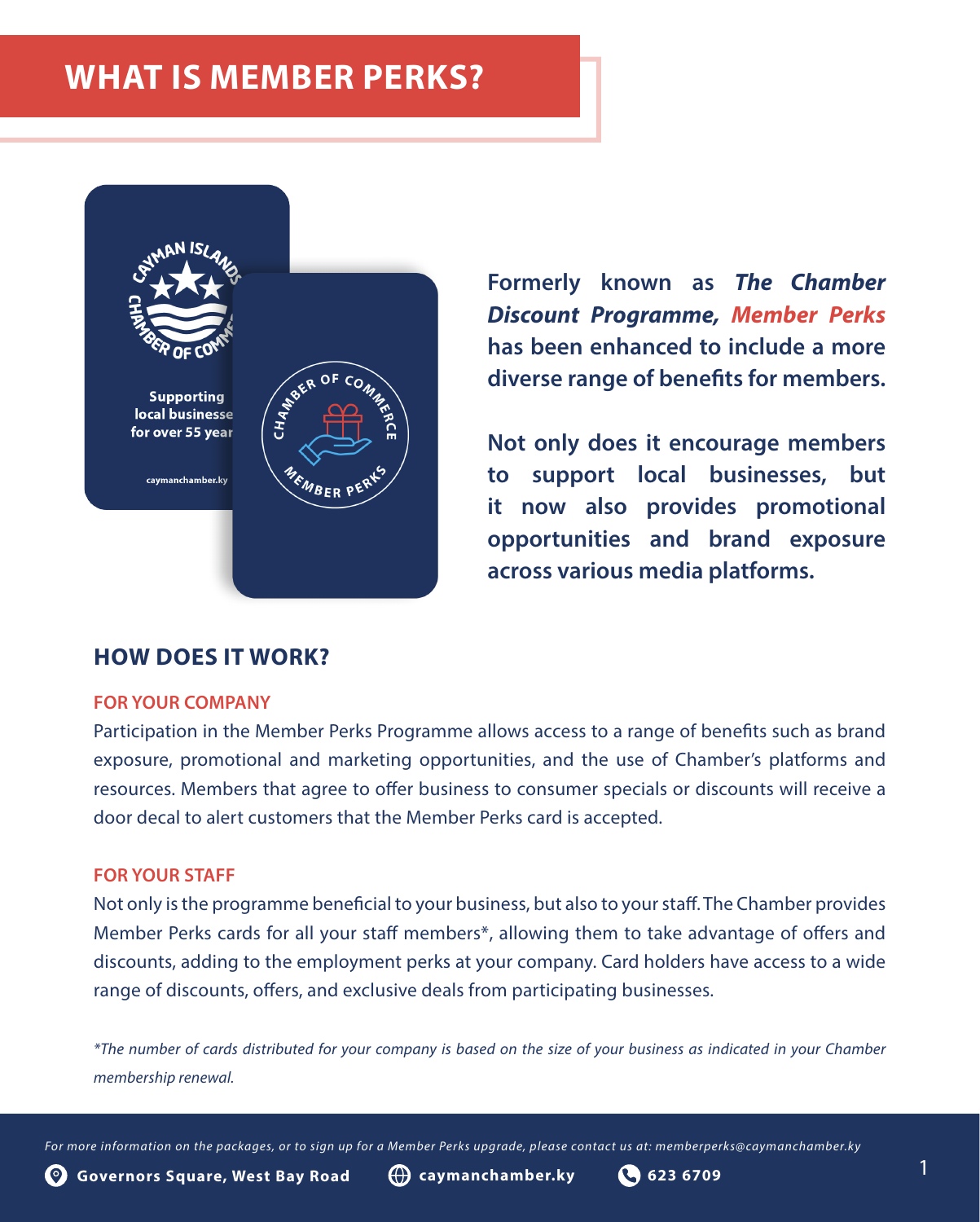## **WHY JOIN THE PROGRAMME?**

### **WHY SHOULD I ADVERTISE WITH THE CHAMBER?**

The Chamber membership consists of a network of business owners, employers, and other professionals in the business community. As a member, you have the opportunity to tap into this exclusive audience to promote your business and communicate your special offers to like-minded local businesses and employees in the community.

The programme will provide access to some of the Chamber's most attractive assets and communication platforms. To name a few, these assets include an extensive database of contacts, esteemed email marketing publications, established social media platforms, and an exciting new website with improved mobile functionality and digital opportunities.

### **WHAT IS THE CHAMBER'S REACH?**



# **7,430**

**Social Media Followers 3.232 Facebook followers**  $\begin{bmatrix} + & 680 \\ - & 680 \end{bmatrix}$ 1,757 Instagram followers 1,714 Twitter followers 728 LinkedIn followers

**Members** 613 Businesses 19,883 Employees



# $\pm 4,040$

## **Contacts in Email Database**

Average of 4 emails sent per week Average open rate of 28% (13% above industry average) Average click rate of 14% (7% above industry average)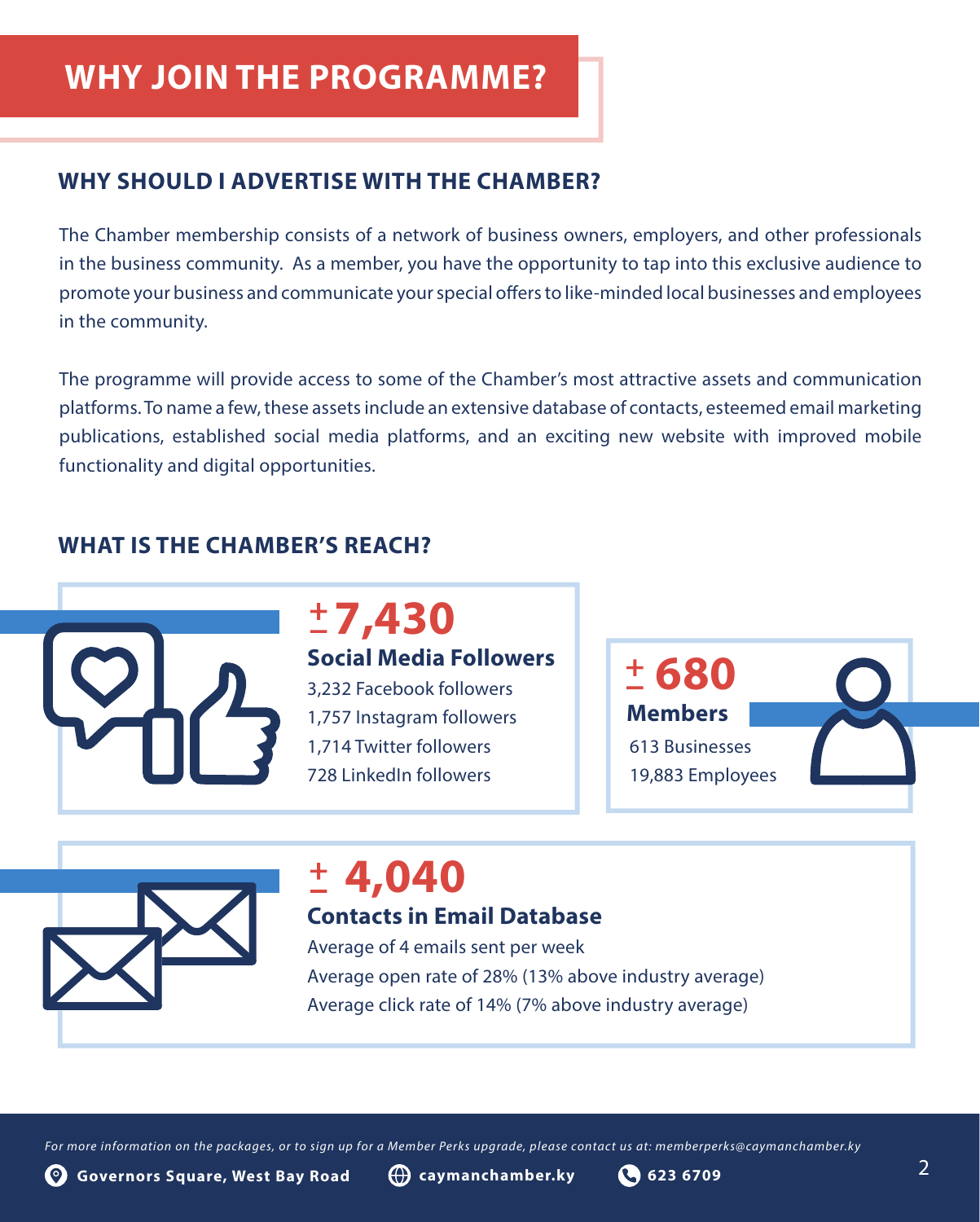## **WHAT ARE THE BENEFITS?**

### **WHAT BENEFITS DO YOU GET?**

When your business joins or renews your Chamber membership, your organisation automatically becomes a participant in the Member Perks programme.



### **STANDARD BENEFITS INCLUDE:**

- Listing on Chamber website business directory.
- Member Perks cards for all employees.
- Opportunity to upgrade your promotional benefits.
- Access to reduced rates at the Chamber Training Centre.
- Access to Chamber Advocacy.
- Access to discounted Chamber facilities, services and events.
- Invitations to exclusive networking events and information sessions.
- Access to special offers and discounts from other member businesses.

## **UPGRADE YOUR BENEFITS!**

If you're looking for more brand exposure, and more opportunities within the Member Perks Programme, we have just the solution for you.

The Member Perks Programme offers a range of upgraded benefits packages that can improve your reach in the business community.

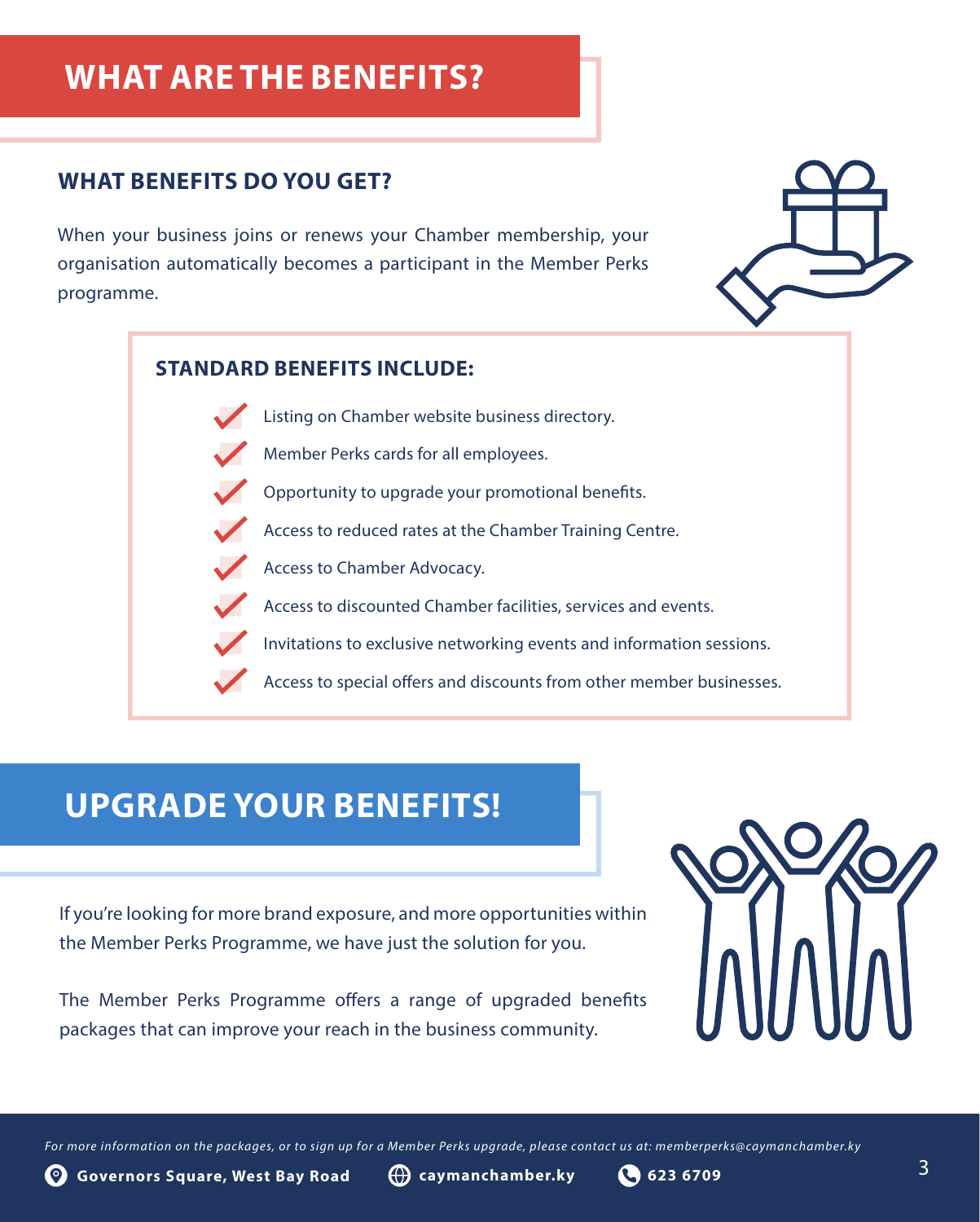### *THE FOLLOWING UPGRADED BENEFITS PACKAGES ARE AVAILABLE:*

#### **Rooster Package (Small Biz Booster)** • 1 X Organic Social Media Post *(Facebook, Instagram, Twitter, LinkedIn)*  • 1 X Chamber Newsletter Banner **CI \$250 CI \$2500 Silver Thatch Package** • 1 X Chamber Website Homepage Ad (Position 1 or 2) *(1 Month duration)*  • 1 X Chamber Website Primary Page Runner Ad *(1 Month duration)* • 2 X Organic Social Media Post *• (Facebook, Instagram, Twitter, LinkedIn)*  • 1 X Boosted Social Media Feature *(Facebook, Instagram, Twitter, LinkedIn)*  1 X Chamber Newsletter Banner • 1 X Chamber Newsletter Feature • 1 X Exclusive Member eBlast • 1 X E-signature for the duration of 1 month (*all Chamber emails)* • 1 X Feature in seasonal Member Perks eblast *(Advertising around special occasions such as Valentine's Day, Easter, Mother's Day, Father's Day, Black Friday, Christmas etc.)*  **Caymanite Package** • 1 X Chamber Website Exclusive Homepage Runner Ad *(1 Month duration)*  • 1 X Chamber Website Primary Page Ad (Position 1) *(1 Month duration)* • 1 X Chamber Website Secondary Page Ad Bundle 3 (3 features) *(1 Month duration)*  • 3 X Boosted Social Media Feature *(Facebook, Instagram, Twitter, LinkedIn)*  2 X Chamber Newsletter Banner 1 X Chamber Newsletter Feature • 1 X Exclusive Member eBlast • 1 X E-signature for the duration of 1 month (*all Chamber emails)* • 1 X Feature in seasonal Member Perks eblast *(Advertising around special occasions such as Valentine's Day, Easter, Mother's Day, Father's Day, Black Friday, Christmas etc.)* 1 X Webinar on the Chamber platform **Coral Package** • 1 X Chamber Website Secondary Page Ad Bundle 1 (10 features) *(1 Month duration)* • 2 X Organic Social Media Post *• (Facebook, Instagram, Twitter, LinkedIn)*  2 X Boosted Social Media Feature *(Facebook, Instagram, Twitter, LinkedIn)*  2 X Chamber Newsletter Banners • 1 X Feature in seasonal Member Perks eblast *(Advertising around special occasions such as Valentine's Day, Easter, Mother's Day, Father's Day, Black Friday, Christmas etc.)*  **CI \$1250 Stingray Package** • 1 X Chamber Website Secondary Page Ad Bundle 1 (10 features) *(1 Month duration)*  **CI \$750 Coconut Package** • 1 X Chamber Website Secondary Page Ad Bundle 2 (5 features) *(1 Month duration)* • 2 X Organic Social Media Post *(Facebook, Instagram, Twitter, LinkedIn)*  • 2 X Boosted Social Media Feature *(Facebook, Instagram, Twitter, LinkedIn)*  • 1 X Chamber Newsletter Banner **(save \$200) (save \$100) (save \$25) (save \$700) (save \$400) (save \$150)**

- 1 X Chamber Website Primary Page Ad (Position 2 or 3) *(1 Month duration)*
- 2 X Organic Social Media Post
- *• (Facebook, Instagram, Twitter, LinkedIn)*
- 1 X Boosted Social Media Feature *(Facebook, Instagram, Twitter, LinkedIn)*
- 2 X Chamber Newsletter Banner
- 1 X Chamber Newsletter Feature
- 1 X Feature in seasonal Member Perks eblast *(Advertising around special occasions such as Valentine's Day, Easter, Mother's Day, Father's Day, Black Friday, Christmas etc.)*

**CI \$1750**

*(hosted and promoted by the Chamber)*

**CI \$3500**

#### **Terms & Conditions**

- All packages are valid for up to 1 year. Individual elements can be scheduled in at the member's request.
- Artwork and design of all Member Perks promotional collateral will be designed and managed by The Chamber of Commerce as part of your Member Perks package.
- Designs and layouts will follow a standardised Member Perks template, featuring your brand either exclusively, or with other brands depending on your package.

*For more information on the packages, or to sign up for a Member Perks upgrade, please contact us at: memberperks@caymanchamber.ky*

**Governors Square, West Bay Road caymanchamber.ky 623 6709**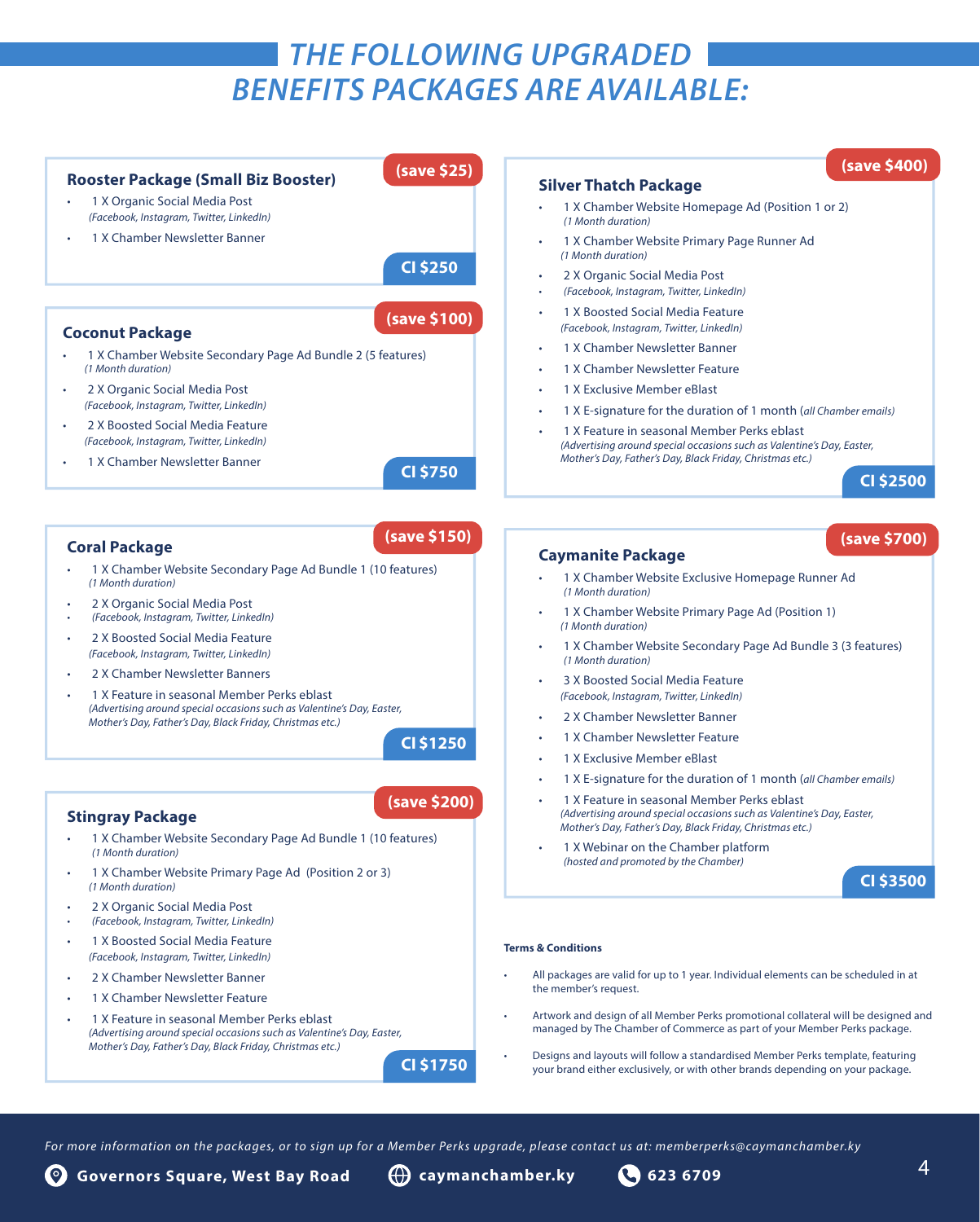## **INTRODUCING A NEW COLLECTION OF MEMBER PERKS MONTHLY PACKAGES**

## **PACKAGE OPTIONS**

### **One Month Contract**

BER PER

### **CI \$350**

CHAMER

- Inclusion in one Member Perks Select Eblast per month
- 1 Organic social post per month
- 5 Secondary page rotating banners for contract duration

### **Three Month Contract**

### **CI \$825 (equivalent to \$275 per month)**

- Inclusion in one Member Perks Select Eblast per month
- 1 Organic social post per month
- 5 Secondary page rotating banners for contract duration\*

**(save \$75)**

### **Six Month Contract**

### **CI \$1500 (equivalent to \$250 per month)**

- Inclusion in two Member Perks Select Eblasts per month
- 2 Organic social posts per month
- 10 Secondary page rotating banners for contract duration\*
- 2 Primary page rotating banners for contract duration\*

**(save \$100)**

### **Twelve Month Contract**

### **CI \$2400 (equivalent to \$200 per month)**

- Inclusion in two Member Perks Select Eblasts per month
- 2 Organic social posts per month
- 10 Secondary page rotating banners for contract duration\*
- 2 Primary page rotating banners for contract duration\*

**(save \$150)**

### **The Member Perks Select Eblast**

### **Member Perks Select**

• Fortnightly Member advertising email (between 5-15 ads)

### *Dimensions and specifications:*

- 600px X 600px
- Minimum font size of 14pt
- Maximum word count of 250 words
- RGB colour mode
- JPG file format (300dpi)
- Link to webpage of your choice

*\*Note: banners can only be changed once each month*

For more information on the packages, or to sign up for a Member Perks upgrade, please contact us at: memberperks@caymanchamber.ky

**Governors Square, West Bay Road caymanchamber.ky 623 6709 Governors Square, West Bay Road caymanchamber.ky 623 6709**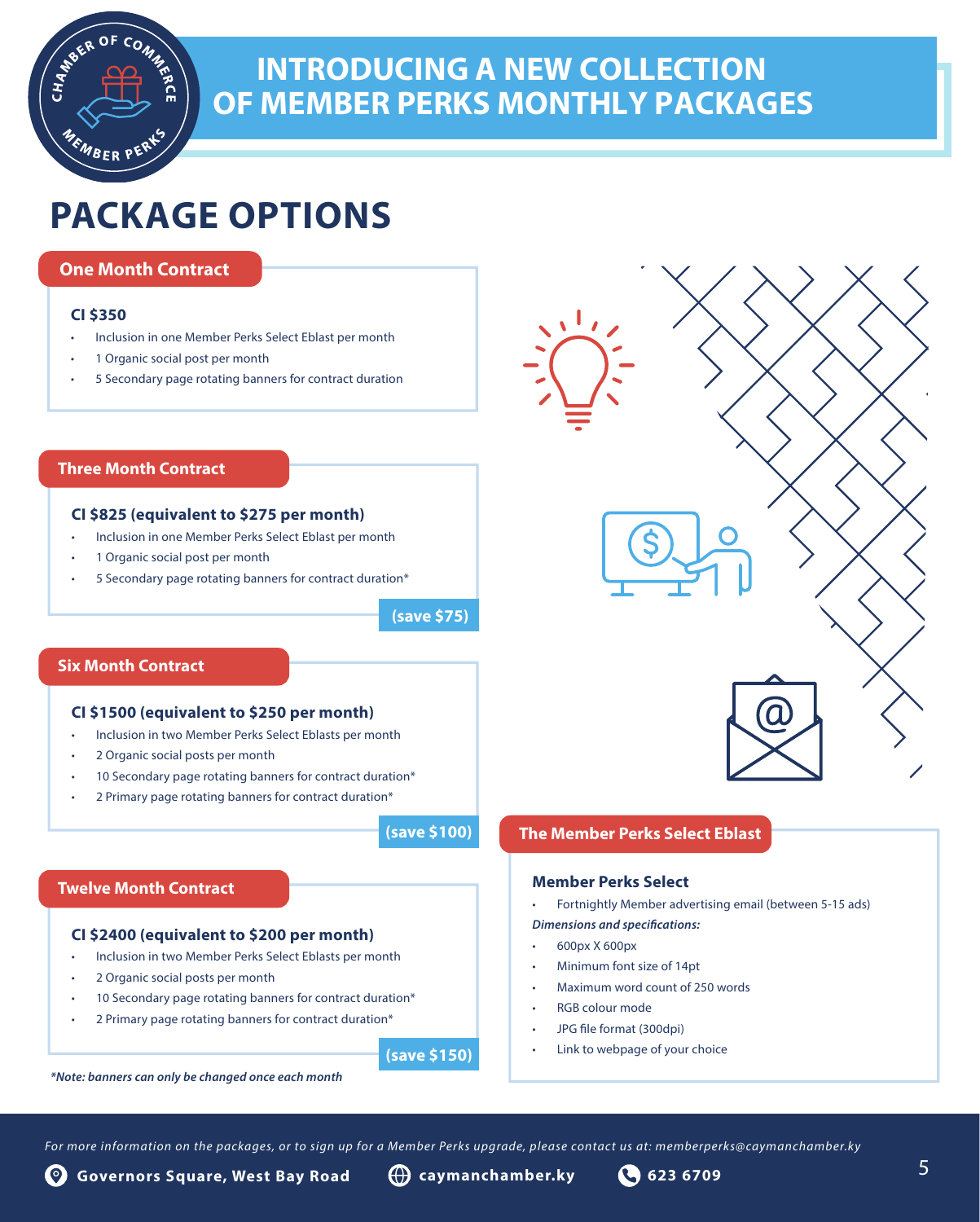### *BUILD YOUR OWN PACKAGE*

| <b>Social Media Advertising</b>                                                                                                                                                                                                                                                              |                 | <b>Chamber E-Signatures</b>                                                                                                                                                                                                   |
|----------------------------------------------------------------------------------------------------------------------------------------------------------------------------------------------------------------------------------------------------------------------------------------------|-----------------|-------------------------------------------------------------------------------------------------------------------------------------------------------------------------------------------------------------------------------|
| <b>Organic Social Media Post</b><br>1 X Facebook post<br>1 X Instagram post<br>1 X Twitter post<br>1 X LinkedIn post                                                                                                                                                                         | <b>CI \$75</b>  | <b>1 Month Feature</b><br><b>CI \$100</b><br>Featured in the e-signature advertising space on all<br>outgoing emails.                                                                                                         |
| <b>Boosted Social Media Post</b>                                                                                                                                                                                                                                                             | <b>CI \$100</b> | <b>Printed Desktop Calendar</b>                                                                                                                                                                                               |
| 1 X Boosted Facebook post<br>1 X Sponsored Instagram post<br>1 X Paid LinkedIn post                                                                                                                                                                                                          |                 | <b>1 Month Sponsor</b><br><b>CI \$1200</b><br>Full strip banner ad at the top of selected page<br>Month of your choice (depending on availability)<br>٠<br>Small banner ad space featuring on every page                      |
| <b>Electronic Direct Mail</b>                                                                                                                                                                                                                                                                |                 | <b>CI \$200</b><br><b>1 Month Offer</b>                                                                                                                                                                                       |
| <b>Chamber Newsletter Banner</b><br>1 X Banner ad included in newsletter<br>600px wide X 250px high<br>Linking to URL of your choice<br>Artwork and link supplied by member                                                                                                                  | <b>CI \$200</b> | Offer inclusion in the Chamber branded bottom strip<br>Featuring offer / promotion valid for selected month<br>Month of your choice (depending on availability)                                                               |
|                                                                                                                                                                                                                                                                                              |                 | <b>Chamber Webinar Platforms</b>                                                                                                                                                                                              |
| <b>Chamber Newsletter Feature</b><br>Member spotlight section feature*<br>(Content must be relevant to business community)<br>Includes image, text and click through button<br>٠<br>Linking to URL of your choice<br>٠<br>All content and link supplied by member                            | <b>CI \$250</b> | <b>Chamber Zoom Webinar</b><br><b>CI \$1000</b><br>Promoted on Chamber assets<br>Access to Chamber database and audience<br>Event setup and hosting by Chamber team                                                           |
| <b>Seasonal Member Perks Feature</b><br>Special feature in seasonal promotions eblast<br>Eblast will focus on promotions and special offers<br>relevant to special occasions such as Valentine's<br>Day, Easter, Mother's Day, Father's Day, Black Friday,<br>Christmas, Back to School, etc | <b>CI \$250</b> | <b>Chamber Facebook Live Session</b><br><b>CI \$500</b><br><b>Promoted on Chamber assets</b><br>Access to Chamber followers and audience<br>Event setup and hosting by Chamber team<br><b>Individual / Customised Options</b> |
| <b>Exclusive Member Eblast</b><br>Standalone eblast exclusively for member message<br>Accompanied by 'Member Perks' header and footer.                                                                                                                                                       | <b>CI \$300</b> | <b>Contact us to discuss special features or customised</b><br>opportunities to suit your business or budget.<br>memberperks@caymanchamber.ky                                                                                 |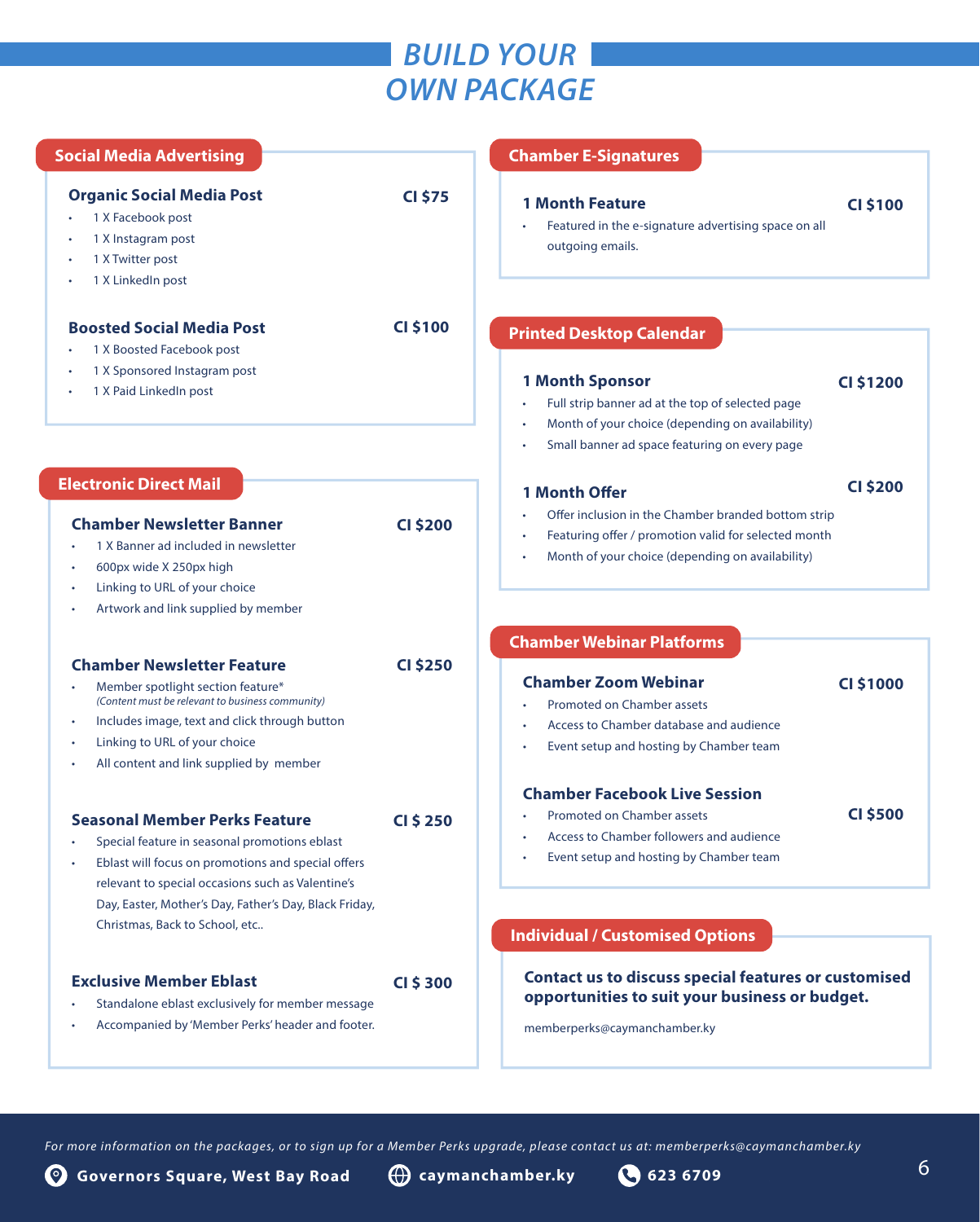## *BUILD YOUR OWN PACKAGE*

### **Website Advertising**

| <b>Home Page Runner</b>                                                              | <b>CI \$900</b><br>per month |                     |
|--------------------------------------------------------------------------------------|------------------------------|---------------------|
| Runner position on Home Page                                                         |                              |                     |
| Exclusive space (no rotation of ads)<br>1 Appearance in prime homepage position only |                              |                     |
|                                                                                      |                              |                     |
| <b>Home Page Position 1 OR 2</b>                                                     | <b>CI \$700</b>              | <b>HOME PAGE</b>    |
| Position 1 OR 2 on Home Page                                                         | per month                    |                     |
| Shared space (5 rotations max)                                                       |                              |                     |
| 1 Appearance in standard homepage position only                                      |                              |                     |
| <b>Primary Page Runner</b>                                                           | <b>CI \$700</b>              |                     |
| Choice of specific primary page                                                      | per month                    |                     |
| Runner position on Primary Page of your choice                                       |                              |                     |
| Exclusive space (no rotation of ads)                                                 |                              |                     |
| Multiple appearances (all secondary pages within the section)                        |                              |                     |
| <b>Primary Page Position 1</b>                                                       | <b>CI \$500</b>              |                     |
| Choice of specific primary page                                                      | per month                    |                     |
| Position 1 on Primary Page of your choice                                            |                              |                     |
| Shared space (5 rotations max)                                                       |                              |                     |
| 1 Appearance on selected page only                                                   |                              | PRIMARY PAGE        |
| <b>Primary Page Position 2 OR 3</b>                                                  | <b>CI \$400</b>              |                     |
| Choice of specific primary page                                                      | per month                    |                     |
| Position 2 OR 3 on Primary Page of your choice                                       |                              |                     |
| Shared space (10 rotations max)                                                      |                              |                     |
| 1 Appearance on selected page only                                                   |                              |                     |
| <b>Secondary Page Bundle 1</b>                                                       | <b>CI \$400</b>              |                     |
| Choice of primary section, not page specific                                         | per month                    |                     |
| Position 1 OR 2 on Secondary pages in selected section                               |                              |                     |
| Shared space (10 rotations max)                                                      |                              |                     |
| 10 Appearances on multiple secondary pages                                           |                              |                     |
| <b>Secondary Page Bundle 2</b>                                                       | <b>CI \$300</b>              | ш<br>ъ,             |
| Choice of primary section, not page specific                                         | per month                    |                     |
| Position 1 OR 2 on Secondary pages in selected section                               |                              |                     |
| Shared space (10 rotations max)                                                      |                              |                     |
| 5 Appearances on multiple secondary pages                                            |                              |                     |
| <b>Secondary Page Bundle 3</b>                                                       | <b>CI \$200</b>              | <b>SECONDARY PA</b> |
| Choice of primary section, not page specific                                         | per month                    |                     |
| Position 1 OR 2 on Secondary pages in selected section                               |                              |                     |
| Shared space (10 rotations max)                                                      |                              |                     |
| 3 Appearances on multiple secondary pages                                            |                              |                     |